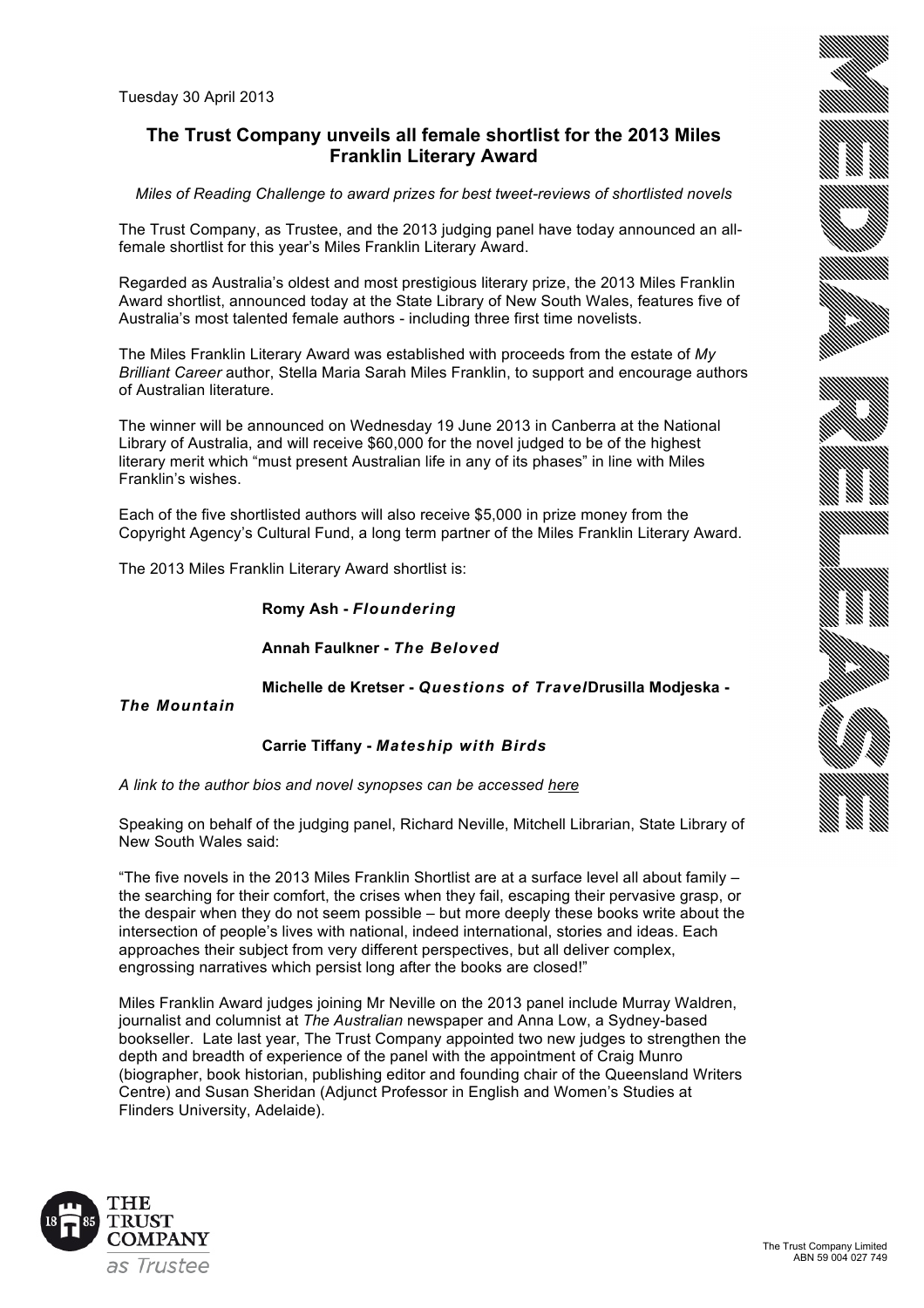Speaking on behalf of The Trust Company, which manages the estate of the late Miles Franklin and has been Trustee of the award since it was first awarded in 1957, Simon Lewis, Head of Philanthropy and Community, said:

"Congratulations to all the shortlisted authors. The shortlist demonstrates how strong Australia's pipeline of female literary talent really is, as witnessed with last year's Miles Franklin winner, Anna Funder, as well as by the growing number of first time female authors included in the long and shortlists in recent years.

"We look forward to announcing yet another outstanding Australian female literary talent on the 19 June as the 2013 Miles Franklin Award winner," Mr Lewis said.

#### **Expand and Engage the Audience**

As announced earlier this year, The Trust Company's 2013 mission for the Miles Franklin Award is to expand and engage the audience. This has included partnering with *Griffith REVIEW* and Copyright Agency to produce exclusive reviews of longlist novels. For the shortlist, well known authors will be commissioned to write essays encompassing the shortlist themes.

Other elements of the campaign for wider engagement have been the creation of the Miles of Reading Challenge site and the official Miles Franklin Twitter account. At the shortlist event today, The Trust Company revealed the next wave of activity to boost engagement in the award with a Twitter based competition.

The Trustee is encouraging literary lovers to tweet a review of one or all of the shortlisted. More information about the competition at (www.milesfranklin.com.au/challenge) with the winner announced on 5 June.

Followers seeking inspiration can view *Griffith REVIEW's* exclusive online reviews of the longlisted novels via the Miles of Reading Challenge website Reading Hub

Further details of public events in both Canberra and Brisbane will be released shortly.

### **ENDS**

**For further information including full biographies, images or to arrange an interview, please contact: Rachel Caton, Honner Media, 02 8248 3745 rachel@honnermedia.com.au**

#### **Notes to editors:**

#### **About the Miles Franklin Literary Award:**

The Trust Company Limited is Trustee for the Miles Franklin Literary Award. *My Brilliant Career* author Stella Maria Sarah Miles Franklin left the residue of her estate in 1954 to establish the award. Celebrating Australian character and creativity, the Award was established to support authors for the advancement, improvement and betterment of Australian literature. Last year's winner of the \$50,000 prize was Anna Funder for her novel, *All That I Am.*

Twitter: @\_milesfranklin Website: www.milesfranklin.com.au/

The shortlist stats:

- Three debut novels: Romy Ash, Annah Faulkner, Drusilla Modjeska,
- Previous shortlisted: Carrie Tiffany (2006 for Everyman's Rules for Scientific Living)